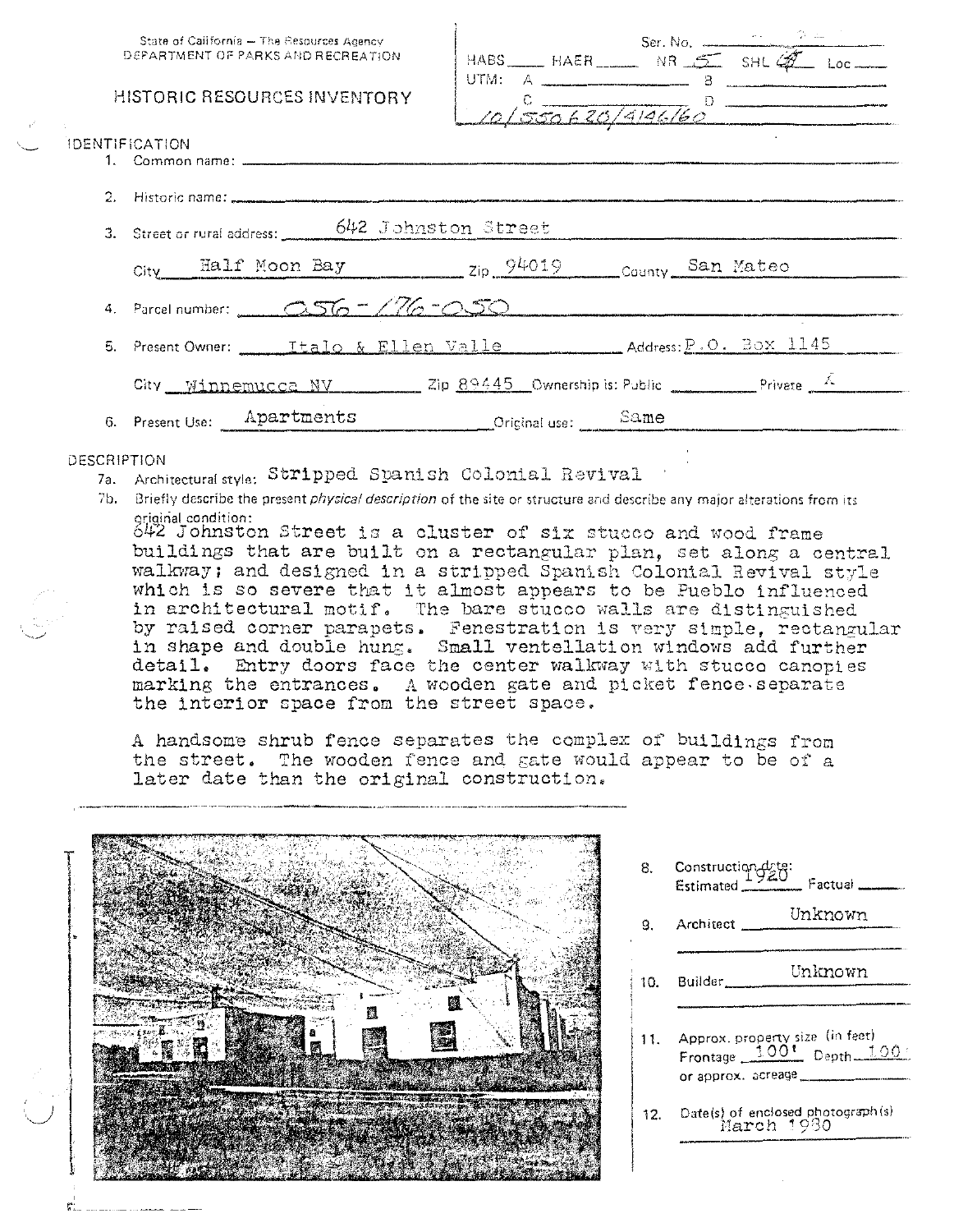| 16. Threats to site: None known Fivate development _______ Zoning ________ Vandalism _______                                                                                                                                         |  |
|--------------------------------------------------------------------------------------------------------------------------------------------------------------------------------------------------------------------------------------|--|
|                                                                                                                                                                                                                                      |  |
| 18. Related features: <b>All and Service Contract Contract Contract Contract Contract Contract Contract Contract Contract Contract Contract Contract Contract Contract Contract Contract Contract Contract Contract Contract Con</b> |  |
| SIGNIFICANCE AND ACCOUNTS AND ACCOUNTS OF THE RESIDENCE                                                                                                                                                                              |  |

**79. Briefly state historical and/Or architectural importance (include dates, events, and persons associated with the site.}**  The site is deemed significant due to its architecture which is a very unusually severe interpretation of the Spanish Colonial Revival style which was popular in California during the 1920 s. This building seems to suggest the Moderne style which reduces the structure to simplified geometric forms. Moderne architectural styles were popular in the 1930's and 1940's. The wooden picket fence and arched entry detracts somewhat from the architectural purity of the apartment complex. The development is unique in Falf Moon Bay and thus a very definite addit to the city's urban heritage,

| 20. | checked, number in order of importance.) | Main theme of the historic resource: (If more than one is |  |  |
|-----|------------------------------------------|-----------------------------------------------------------|--|--|
|     |                                          | Architecture $\frac{X}{X}$ Arts & Leisure                 |  |  |
|     |                                          | Economic/Industrial Exploration/Settlement _____          |  |  |
|     | Government __________                    | Military                                                  |  |  |
|     | Religion _                               | Social/Education                                          |  |  |
|     |                                          |                                                           |  |  |

21. **Sources {List books, documents, surveys, personal interviews**  and their dates).

22. Date form prepared  $\frac{\text{March } 1980}{}$ By (name)  $C/RC$  for  $\overline{C}$ <br>Organization San *Matto County* Address: City  $\sqrt{2e\pi}/\sqrt{2e}$   $\qquad \qquad$  Zip  $\frac{6}{2}$ Phone: <u>709</u>

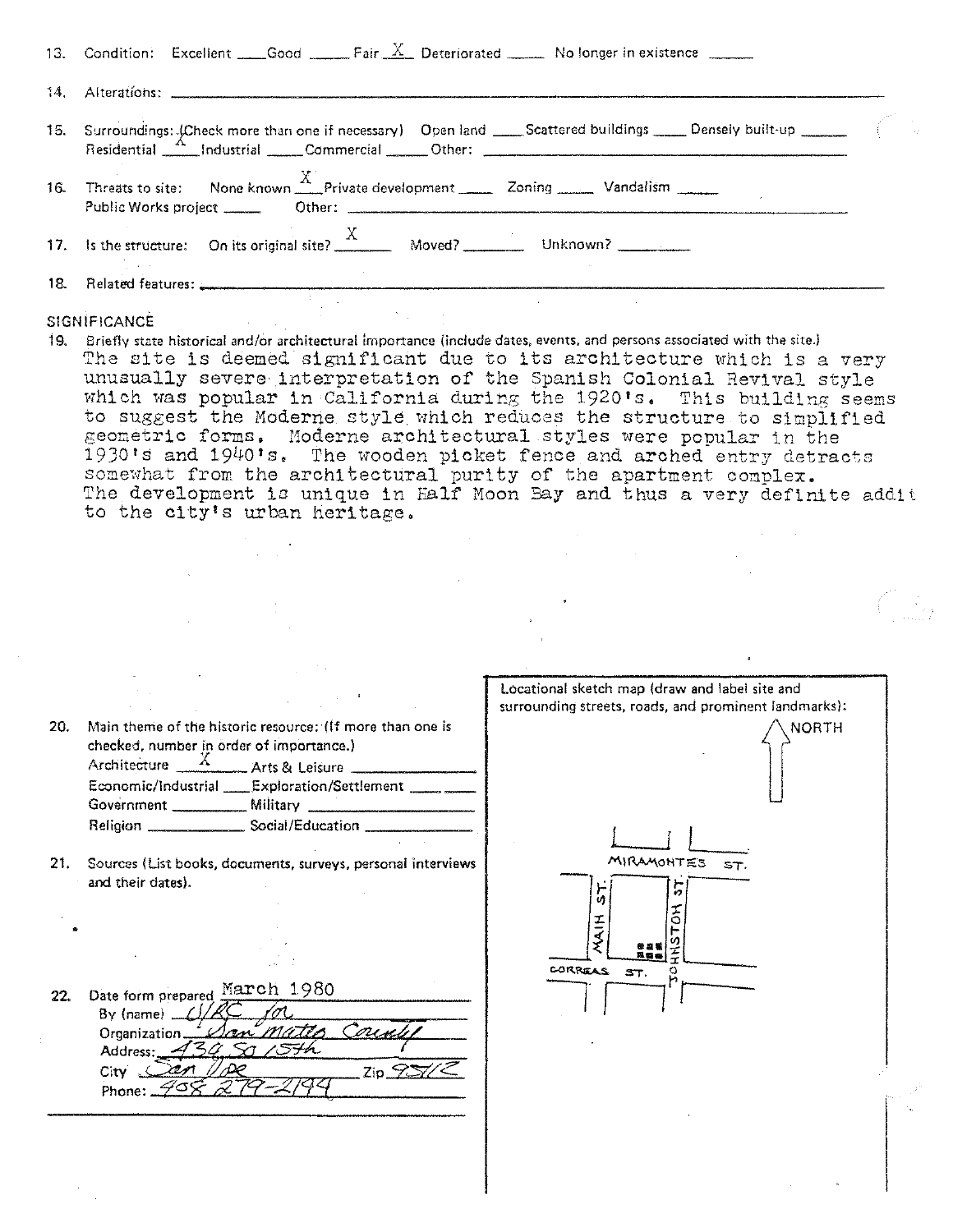| State of California -- The Resources Agency<br>DEPARTMENT OF PARKS AND RECREATION | Ser. No. $\frac{4019-1}{8}$<br>HABS HAER NR SHL $\stackrel{\#}{\leq}$ SHL $\stackrel{\#}{\leq}$ Loc                            |
|-----------------------------------------------------------------------------------|--------------------------------------------------------------------------------------------------------------------------------|
| HISTORIC RESOURCES INVENTORY                                                      | 10/550620/996180                                                                                                               |
| <b>IDENTIFICATION</b>                                                             |                                                                                                                                |
|                                                                                   |                                                                                                                                |
| 3. Street or rural address: 640 Johnston Street                                   |                                                                                                                                |
|                                                                                   | $\frac{\text{Eall}}{\text{City}}$ Ealf Moon Bay $\frac{\text{Zip}}{\text{Zip}}$ $\frac{94019}{\text{Countv}}$ County San Mateo |
| 4. Parcel number: $\sqrt{256} = 776 - 990$                                        |                                                                                                                                |
|                                                                                   | 5. Present Owner: Mary Vallejo Same as above                                                                                   |
|                                                                                   | City Half Moon Bay $\frac{\text{Gup}}{\text{Cup}}$ $\frac{94019}{\text{Ownership is: Public}}$ Private X                       |
|                                                                                   | 6. Present Use: Residence Criginal use: Residence                                                                              |
| DESCRIPTION                                                                       |                                                                                                                                |

7a. Architectural style: Craftsman Bungalow

7b. Briefly describe the present *physical description* of the site or structure and describe any major alterations from its original condition:<br>640 Johnston Street is a wooden, single-story residence built

on a rectangular plan and designed in a Craftsman Bungalow style. The roofline consists of two very low-relief gables with over.<br>sized gable boards which are carved in the Craftsman tradition. Large wooden rafters accent the projecting eaves. A rectangular brick chimney is echoed by rectangular shaped brick retaining walls and planter boxes at the centered front entry. The residence is sheathed in simple, rectangular-shaped wooden shingles. Fenestration is multi-paned, designed in horizontal bands along the facade and of the casement variety. The multi-paned double door French door, entry further echoes the window shapes. An oversized planter box which is carved at the ends is designed in the same fashion as the gable end boards. A three step concrete stair leads to the entry.

Landscaping is mature and, especially in the flower boxes, adds to the overall architectural effect of the residence. There are no

mov

1,00 i

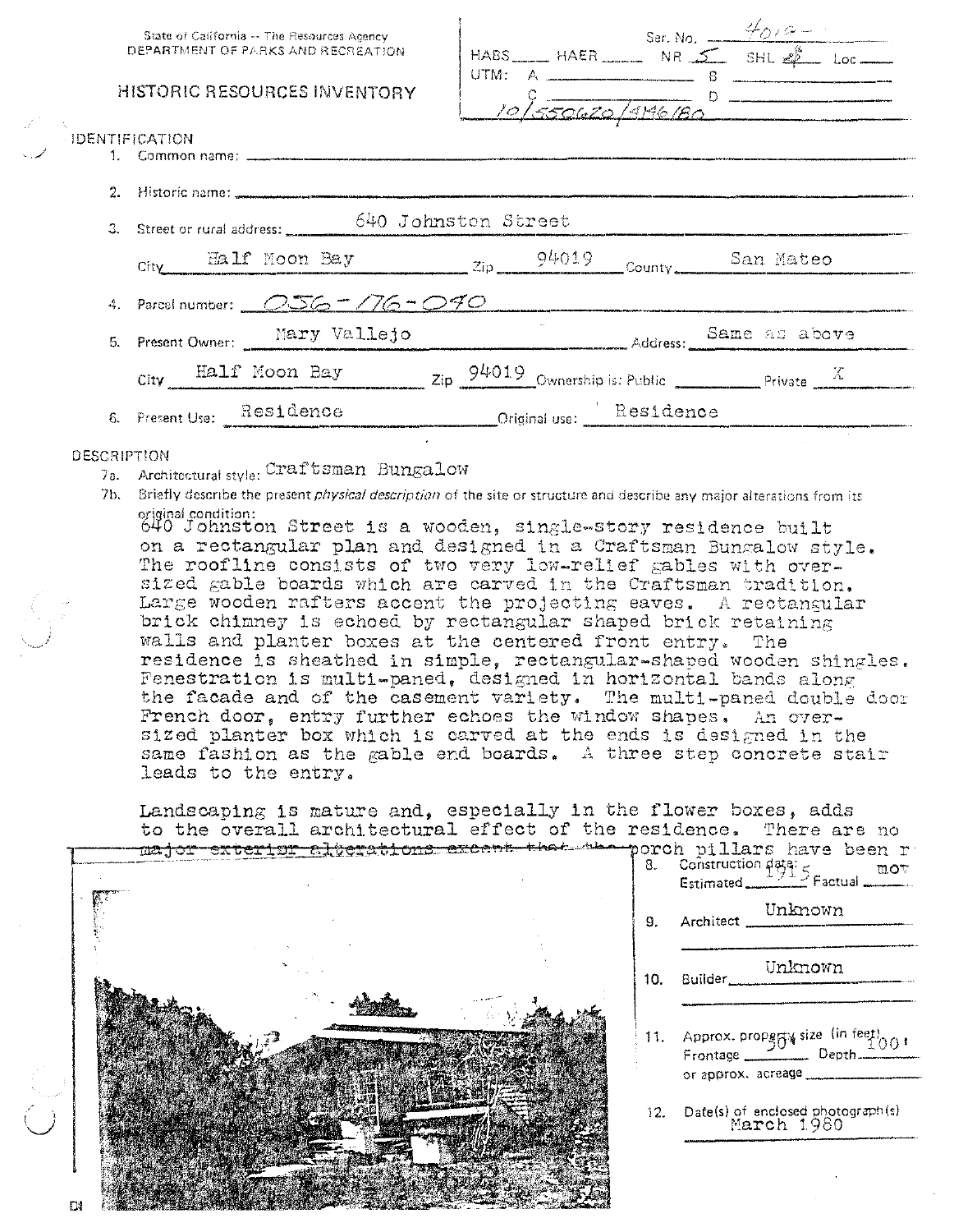| 13. Condition: Excellent $\_\_\_$ Good $\_\_$ Fair $\_\_\_$ Deteriorated $\_\_\_$ No longer in existence $\_\_\_\_$ |  |
|---------------------------------------------------------------------------------------------------------------------|--|
| 14. Alterations: Bungalow columns have been removed                                                                 |  |
|                                                                                                                     |  |
| 16. Threats to site: None known $\frac{X}{X}$ Private development Zoning ______ Vandalism ______                    |  |
|                                                                                                                     |  |
| 18. Related features: Cottage located in rear                                                                       |  |

SIGNIFICANCE -

19. Briefly state historical and/or architectural importance (include dates, events, and persons associated with the site.)<br>The structure is significant due to its architecture and to the fine condition of the exterior coupled with the well groomed landscape. Although modest in size, the residence reflects well the natural blending of landscape and structure that was the primary raison d'etre of the Craftsman/Bungalow style. The house is a nice addition to the architectural heritage of the community of Half Moon Bay.

| 20. | Main theme of the historic resource: (If more than one is<br>checked, number, in order of importance.)<br>Architecture __________ Arts & Leisure ___________<br>Economic/Industrial Exploration/Settlement ______<br>Religion _______________________ Social/Education _______________ | Locational sketch map (draw and label site and<br>surrounding streets, roads, and prominent landmarks):<br><b>NORTH</b> |
|-----|----------------------------------------------------------------------------------------------------------------------------------------------------------------------------------------------------------------------------------------------------------------------------------------|-------------------------------------------------------------------------------------------------------------------------|
| 21. | Sources (List books, documents, surveys, personal interviews<br>and their dates).                                                                                                                                                                                                      | MIRAMONTES<br>ō<br>至<br>理                                                                                               |
| 22. | March 1980<br>Date form prepared<br>$By (name)$ .<br>Organization<br>Address:<br>$\mathsf{Zip}\ \mathscr{D} \mathscr{D}$<br>City<br>es<br>Phone:                                                                                                                                       | <b>CORREAS</b><br>ST.                                                                                                   |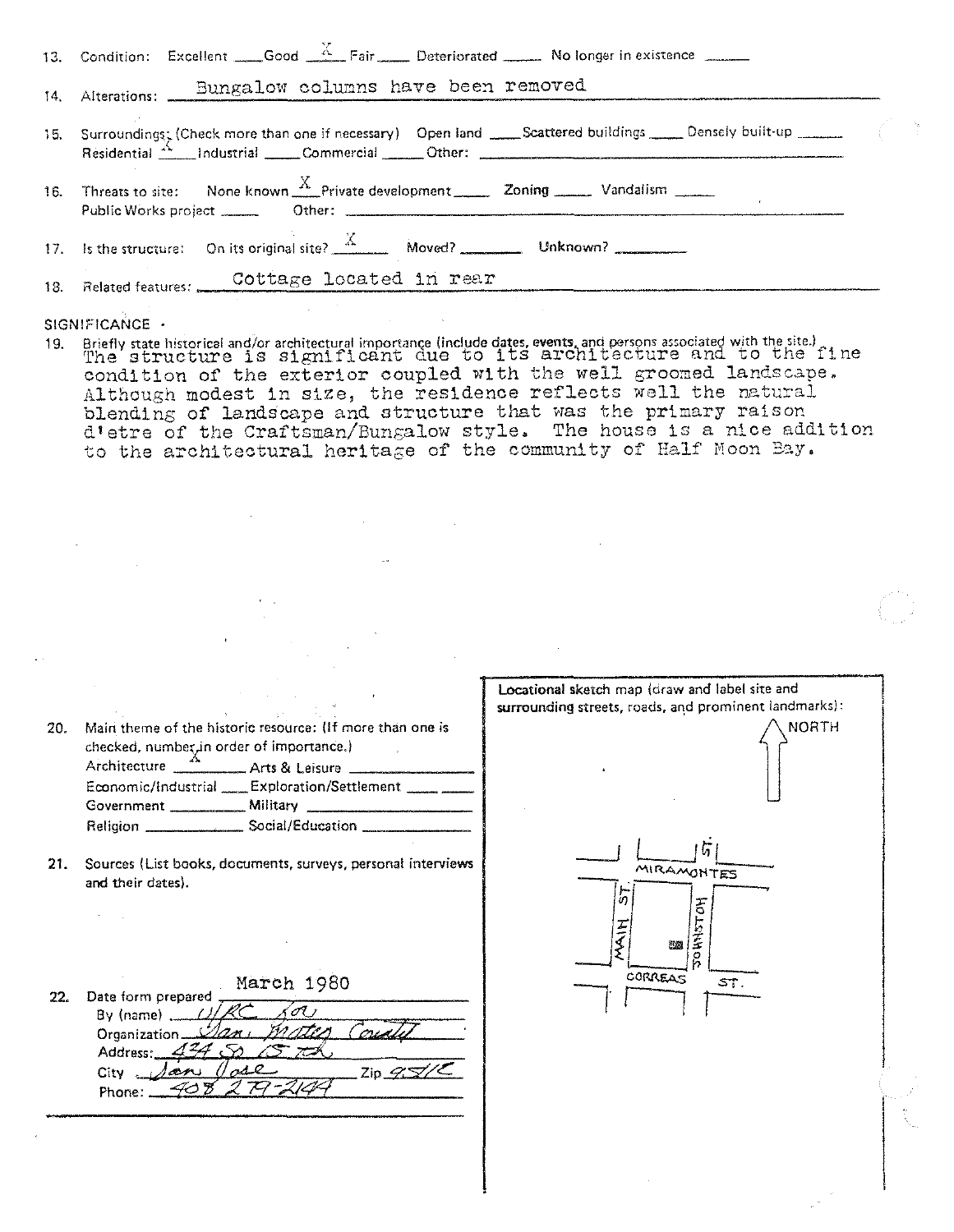|             | State of California - The Resources Agency<br>DEPARTMENT OF PARKS AND RECREATION<br><b>HISTORIC RESOURCES INVENTORY</b> | HABS HAER Ser. No. $\frac{4/7}{9}$ - 7<br>UTM:<br>10/550680/4146200 |  |  |
|-------------|-------------------------------------------------------------------------------------------------------------------------|---------------------------------------------------------------------|--|--|
|             | IDENTIFICATION Templar's Hall<br>1. Common name: ___________                                                            |                                                                     |  |  |
|             | First English Speaking School                                                                                           |                                                                     |  |  |
|             | 3. Street or rural address: 611 Johnston Street                                                                         |                                                                     |  |  |
|             | City Half Moon Bay 2ip 94019 San Mateo                                                                                  |                                                                     |  |  |
|             | 4. Parcel number: $\sqrt{.256}$ = $/79$ = $\sqrt{.70}$                                                                  |                                                                     |  |  |
|             | 5. Present Owner: John Costa                                                                                            | Address: Same                                                       |  |  |
|             | City Half Moon Bay 2ip 94019 Ownership is: Public Private Private                                                       |                                                                     |  |  |
|             | 6. Present Use: residential Criginal use: school house                                                                  |                                                                     |  |  |
| DESCRIPTION | $\pi$ , and $\pi$ is a set of $\pi$ , and $\pi$                                                                         |                                                                     |  |  |

7a. Architectural style: Pioneer Cottage

7b. Briefly describe the present *physical description* of the site or structure and describe any major alterations from its original condition:

This is a one-story wooden structure built on a square floorplan. it is of the Pioneer Cottage/Salt Box style. The roof is gabled and covered with composition shingles. The exterior walls are sheathed in shingles. It seems that the porch and its roof may be later additions. The facade is symmetrical with a centered entrance flanked on each side by multi-paned windows. Other fenestration includes simple double hung windows.



**Construction date:** 8. Estimated \_\_\_\_\_\_\_\_\_\_\_ Factual 1858 Architect unknown  $9<sub>1</sub>$ Builder J. Johnston (?) 10. 11. Approx. property size (in feet) Frontage 50 Depth 100 or approx. acreage\_ 12. Date(s) of enclosed photograph(s)<br>3/80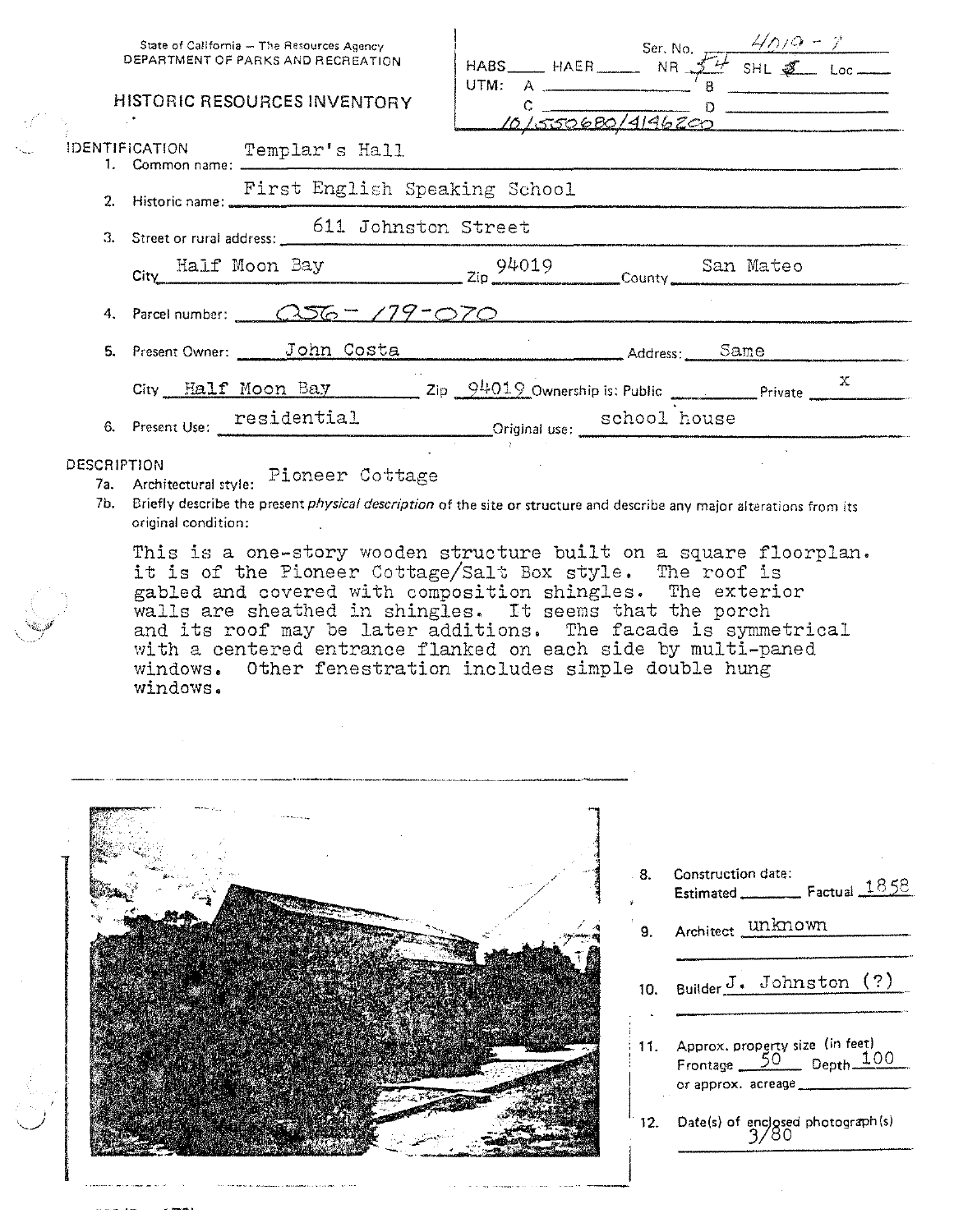|     | 13. Condition: Excellent Good $\frac{X}{X}$ Fair Deteriorated No longer in existence                                                                                                                                                                                                                                                                                                                                                                                                                                                                                                                                                                                                                                                                                                                                                                                                                                              |  |
|-----|-----------------------------------------------------------------------------------------------------------------------------------------------------------------------------------------------------------------------------------------------------------------------------------------------------------------------------------------------------------------------------------------------------------------------------------------------------------------------------------------------------------------------------------------------------------------------------------------------------------------------------------------------------------------------------------------------------------------------------------------------------------------------------------------------------------------------------------------------------------------------------------------------------------------------------------|--|
|     | 14. Alterations: porch and possibly the siding material                                                                                                                                                                                                                                                                                                                                                                                                                                                                                                                                                                                                                                                                                                                                                                                                                                                                           |  |
|     | 15. Surroundings: (Check more than one if necessary) Open land _____Scattered buildings _____ Densely built-up ______<br>Residential X Industrial Commercial Other: 2001 Commercial Communication Communication Communication Communication Communication Communication Communication Communication Communication Communication Communication Communica                                                                                                                                                                                                                                                                                                                                                                                                                                                                                                                                                                           |  |
|     | 16. Threats to site: None known $\frac{x}{x}$ Private development 200 ming 200 Vandalism 200 minutes                                                                                                                                                                                                                                                                                                                                                                                                                                                                                                                                                                                                                                                                                                                                                                                                                              |  |
|     | 17. Is the structure: On its original site? _________ Moved? $X$ Unknown? _______                                                                                                                                                                                                                                                                                                                                                                                                                                                                                                                                                                                                                                                                                                                                                                                                                                                 |  |
|     |                                                                                                                                                                                                                                                                                                                                                                                                                                                                                                                                                                                                                                                                                                                                                                                                                                                                                                                                   |  |
|     | <b>Contract Contract</b><br><b>SIGNIFICANCE</b><br>Briefly state historical and/or architectural importance (include dates, events, and persons associated with the site.) This building housed the first English-speaking school in<br>Half Moon Bay, It was built, it is said, through the efforts<br>of James Johnston, a prominent local citizen. It served as<br>a school until about 1872 when it became a hall for a temperance<br>league and was called "Templar's Hall." It is now a residence.<br>It may have been moved to this site. This one story clapboard<br>building (remodeled) was built originally for James Johnston in<br>1858 and located west of the James Johnston House. It was moved in<br>1865 to its present location to become a school. The building was<br>a meeting hall of the Good Templars and Sons of Temperance until 1912.<br>For some time it was then used as a home by George Wyman Jr. |  |
|     | $\label{eq:2.1} \mathcal{L}^{\text{max}}_{\text{max}}(\mathbf{r},\mathbf{r}) = \mathcal{L}^{\text{max}}_{\text{max}}(\mathbf{r},\mathbf{r}) = \mathcal{L}^{\text{max}}_{\text{max}}(\mathbf{r},\mathbf{r}) = \mathcal{L}^{\text{max}}_{\text{max}}(\mathbf{r},\mathbf{r})$                                                                                                                                                                                                                                                                                                                                                                                                                                                                                                                                                                                                                                                        |  |
|     | Locational sketch map (draw and label site and<br>surrounding streets, roads, and prominent landmarks):                                                                                                                                                                                                                                                                                                                                                                                                                                                                                                                                                                                                                                                                                                                                                                                                                           |  |
| 20. | Main theme of the historic resource: (If more than one is<br>$\land$ NORTH<br>checked, number in order of importance.)<br>Architecture <u>2 Arts</u> & Leisure<br>Economic/Industrial ____ Exploration/Settlement _____ __<br>Government __________ Military<br>$\overline{\mathbf{x}}$<br>Religion _______________________ Social/Education ______                                                                                                                                                                                                                                                                                                                                                                                                                                                                                                                                                                               |  |
| 21. | Sources (List books, documents, surveys, personal interviews<br>广<br>addue due)<br>Abstract of Title, Lots #8 and 9 Blk. 8<br>La Peninsula, Feb. 1960, Vol. X,<br><b>MIRAMONTES</b><br><b>HOLSHHOL</b><br>Хmо<br>No. 4.<br>"The History of San Mateo County,"<br>图案                                                                                                                                                                                                                                                                                                                                                                                                                                                                                                                                                                                                                                                               |  |
| 22. | by Roy Cloud, 1928. May 10, 1981<br>Date form prepared<br>By (name) $\frac{\text{may}}{\text{my}}$<br>CORREAS<br>ST.<br>U/R C<br>Organization 34 S. 15th St<br>Address:<br>San Jose<br>zip 95112<br>$City \sim$<br>1408)279–2144<br>Phone:                                                                                                                                                                                                                                                                                                                                                                                                                                                                                                                                                                                                                                                                                        |  |
|     |                                                                                                                                                                                                                                                                                                                                                                                                                                                                                                                                                                                                                                                                                                                                                                                                                                                                                                                                   |  |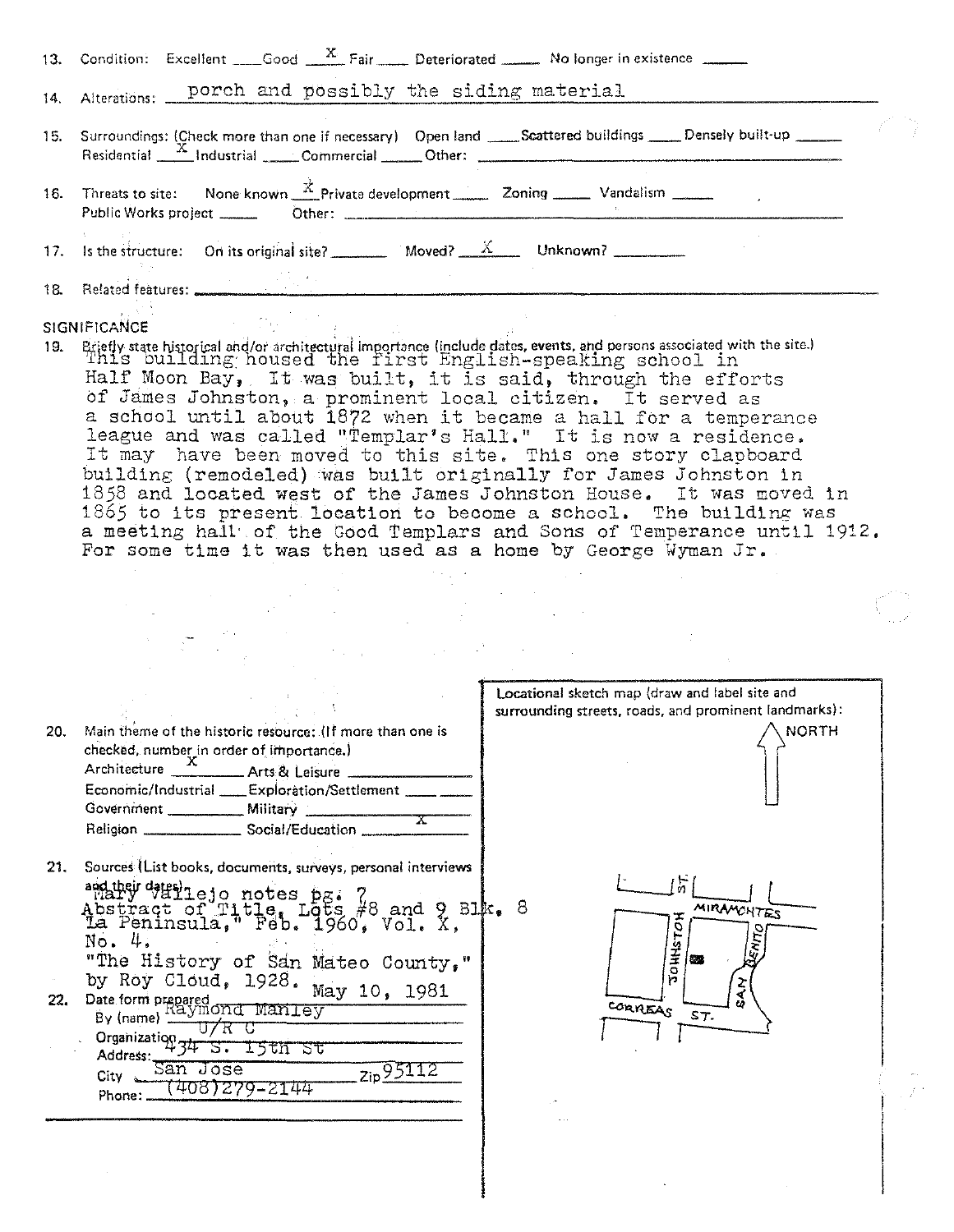| State of California - The Resources Agency<br>DEPARTMENT OF PARKS AND RECREATION. |                                                                                                                                                                                                         | HABS HAER Ser. No. $F^{\perp}$ SHL WE Loc |                                   |  |
|-----------------------------------------------------------------------------------|---------------------------------------------------------------------------------------------------------------------------------------------------------------------------------------------------------|-------------------------------------------|-----------------------------------|--|
|                                                                                   | HISTORIC RESOURCES INVENTORY                                                                                                                                                                            |                                           | $\frac{c}{\sqrt{550630/4146240}}$ |  |
| <b>IDENTIFICATION</b>                                                             |                                                                                                                                                                                                         |                                           |                                   |  |
|                                                                                   | Joseph M. Francis House<br>2. Historic name: JOSEDN M. Prances                                                                                                                                          |                                           |                                   |  |
|                                                                                   | 3. Street or rural address: 607 Johnston Street                                                                                                                                                         |                                           |                                   |  |
|                                                                                   | City Half Moon Bay Zip Zip County San Mateo                                                                                                                                                             |                                           |                                   |  |
|                                                                                   | 4. Parcel number: $\frac{0.56 - 179 - 090}{0.56 - 1.56}$                                                                                                                                                |                                           |                                   |  |
| $\mathcal{L}_{\text{max}}$                                                        | Present Owner: William Besser Manuel Address: Same Manuel Manuel Manuel Manuel Manuel Manuel Manuel Manuel Manuel                                                                                       |                                           |                                   |  |
|                                                                                   | City $\frac{Zip}{\sqrt{2p}}$ Dwnership is: Public Private Private $\frac{X}{\sqrt{2p}}$                                                                                                                 |                                           |                                   |  |
|                                                                                   | 6. Present Use: Residence Criginal use: Same Same                                                                                                                                                       |                                           |                                   |  |
| DESCRIPTION                                                                       | 7a. Architectural style: Craftsman Bungalow<br>7b. Sriefly describe the present <i>physical description</i> of the site or structure and describe any major alterations from its<br>orininal condition: |                                           |                                   |  |

607 Johnston Street is a two-story stucco and wood frame single family residence which is built on a rectangular plan and designed in a Craftsman Bungalow style. Both stories exhibit steet facing gables which are very low pitched. The second story is recessed 15 feet. The roofs are sheathed in plain wooden shingles. Carved gable boards and oversized brackets distingush the exterior roof line. The residence is sheathed is simple rectangular wooden shingles. The facade is highlighted by a rectangular-shaped stucco chimney with a river rock base and a recessed front porch supported by over-sized doric-shaped piers. Fenestration is simple in form, double hung and multi-paned on the second story and multi-paned and casement type on the first story. The entry door is composed of two multi-paned glass panels.

The landscaping is mature and very well tended, it along with the two stucco urns that flank the entry porch further distinguish the residence. A rear detatched garage is I



| LOCATEC to the side of the                                                      |
|---------------------------------------------------------------------------------|
| residence.<br>8. Construction date:                                             |
| Estimated <b>Factual</b> 191                                                    |
| 9. Architect Unknown                                                            |
|                                                                                 |
| 11. Approx. property size (in feet) 001<br>or approx. acreage _________________ |
| 12. Date(s) of enclosed photograph(c<br>March 1980                              |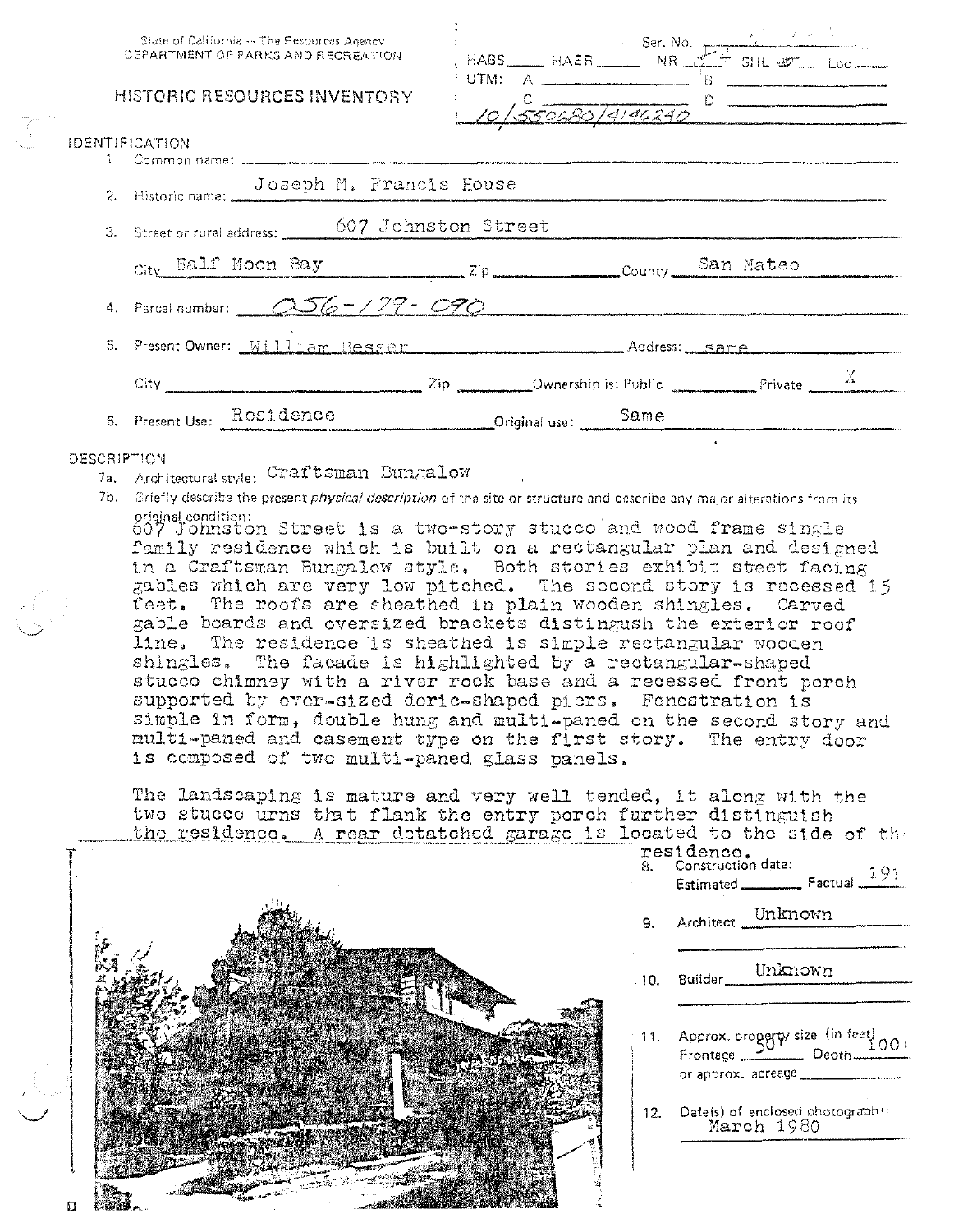|     | 13. Condition: Excellent ___Good $\frac{X}{X}$ Fair Deteriorated No longer in existence ____                                                                                                                                                                                                                                                                                                                                                                                                                                                                                                                                                                                                                                                                                                                                                      |  |
|-----|---------------------------------------------------------------------------------------------------------------------------------------------------------------------------------------------------------------------------------------------------------------------------------------------------------------------------------------------------------------------------------------------------------------------------------------------------------------------------------------------------------------------------------------------------------------------------------------------------------------------------------------------------------------------------------------------------------------------------------------------------------------------------------------------------------------------------------------------------|--|
|     | 14. Alterations: No exterior alterations                                                                                                                                                                                                                                                                                                                                                                                                                                                                                                                                                                                                                                                                                                                                                                                                          |  |
|     | 15. Surroundings: Check more than one if necessary) Open land ____Scattered buildings _____Densely built-up ______                                                                                                                                                                                                                                                                                                                                                                                                                                                                                                                                                                                                                                                                                                                                |  |
|     |                                                                                                                                                                                                                                                                                                                                                                                                                                                                                                                                                                                                                                                                                                                                                                                                                                                   |  |
|     | 17. Is the structure: On its original site? $\frac{X}{X}$ Moved? Unknown?                                                                                                                                                                                                                                                                                                                                                                                                                                                                                                                                                                                                                                                                                                                                                                         |  |
|     | 18. Related features: Mature landscaping                                                                                                                                                                                                                                                                                                                                                                                                                                                                                                                                                                                                                                                                                                                                                                                                          |  |
| 19. | SIGNIFICANCE.<br>Briefly state historical and/or architectural importance. linclude dates, events, and preshed associated at the sight and<br>to the fact that the building has been kept in such good repair.<br>The house is a fine example of the Craftsman Bungalow style which<br>was one of the most popular designs in the early decades of the<br>20th century. This residence contains all of the requisite elements<br>distinguishing the style including such features as the river rock<br>along the base of the chimney. The house is one of the most impressive<br>in the town of Half Moon Bay and adds much to the community's<br>architectural heritage.<br>The residence was built in 1913 for Joseph M. Francis the owner of<br>Francis Brothers General Merchandise Store. Francis was also a<br>San Mateo County Supervisor. |  |
|     |                                                                                                                                                                                                                                                                                                                                                                                                                                                                                                                                                                                                                                                                                                                                                                                                                                                   |  |
|     | Locational sketch map (draw and label site and                                                                                                                                                                                                                                                                                                                                                                                                                                                                                                                                                                                                                                                                                                                                                                                                    |  |
|     | surrounding streets, roads, and prominent landmarks):<br>$\land$ NORTH<br>Main theme of the historic resource: IIf more than one is<br>checked, number in order of importance.)<br>Architecture __________ Arts & Leisure ____________<br>Economic/Industrial __ Exploration/Settlement ____ ___                                                                                                                                                                                                                                                                                                                                                                                                                                                                                                                                                  |  |
|     | MIRAMONTES<br>21. Sources (List books, documents, surveys, personal interviews<br>Mary "Waterlejo's List of Historic Bldks.<br>繁雜<br>page 7<br>$\tilde{\zeta}$<br><b>DHNSTON</b><br>Personal Interview Irene Bettencourt<br>Old Photos, Spanishtown Hist. Soc.<br>Personal Interview Norma Francis<br>芟                                                                                                                                                                                                                                                                                                                                                                                                                                                                                                                                           |  |
| 22. | November 1979<br>Date form prepared<br>AC<br>CORREAS<br>57.<br>By (name)<br>Cain<br>Organization.<br>Address: $43450$<br>$Zip \cancel{S} \cancel{S} / \cancel{C}$<br>dan<br>City<br>Phone:                                                                                                                                                                                                                                                                                                                                                                                                                                                                                                                                                                                                                                                        |  |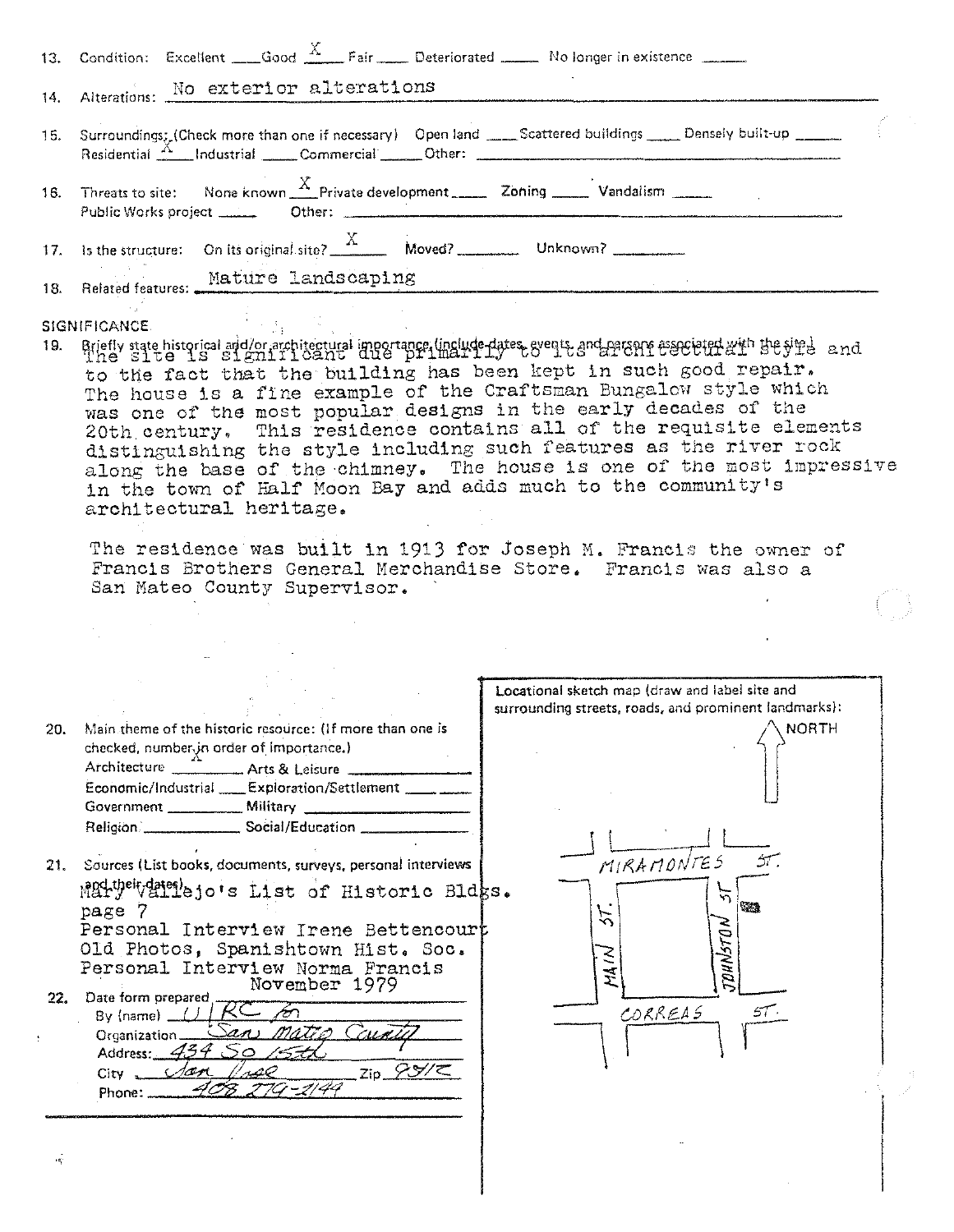| State of California - The Resources Agency                           |  |                           |
|----------------------------------------------------------------------|--|---------------------------|
| DEPARTMENT OF PARKS AND RECREATION                                   |  |                           |
| HISTORIC RESOURCES INVENTORY                                         |  | $10\sqrt{550680/9146260}$ |
| <b>IDENTIFICATION</b>                                                |  |                           |
|                                                                      |  |                           |
| 2. Historic name: Dr. William Brooke's Office                        |  |                           |
| 3. Street or rural address: 601 Johnston Street                      |  |                           |
| City Half Moon Bay 2ip 94019 County San Mateo                        |  |                           |
| 4. Parcel number: $\overline{OOS} = \overline{779} = \overline{O90}$ |  |                           |
| 5. Present Owner: William Besser Manuel Address: 607 Johnston        |  |                           |
|                                                                      |  |                           |

### DESCRIPTION

7a. Architectural style: Craftsman Cottage

6. Present Use: Tuaw Office

7b. Briefly describe the present *physical description* of the site or structure and describe any major alterations from its original condition:

601 Johnston Street is a simple wooden, single-story structure built on a rectangular plan and designed in a Craftsman Cottage style. The wood shingled roof is only moderately pitched in its gable form. Hafters distinguish the side eaves while three over-sized wooden brackets dominate the gable ends. The structure is sheathed in simp rectangular shaped wooden shingles. Fenestration is simple, rectangular in shape, double hung and 6 over 6 windows. Projecting window casements add a distinguishable design to the exterior walls. The entry door is reached by a small step and it too 1s multi-paned.

Original use: Doctors Office

Landscaping is mature in the case of the trees. The bushes and flowers surrounding the building appear to date from the alteration of the building into professional offices as does the aggregate walkway (dating from the most recent office alteration) The exterior has been altered only minimally in its change of use from a Dr. officato a law office.



| 8.  | Construction date:<br>Estimated <u>Estimated</u> Factual 1921                                   |
|-----|-------------------------------------------------------------------------------------------------|
|     | Architect Unknown                                                                               |
| 10. | Euilder Unknown                                                                                 |
| 11. | Approx. prongty size (in feet $b_{0}$ ,<br>Frontage Depth<br>or approx. acreage _______________ |

Date(s) of enclosed photograph(s)  $12.$ March 1980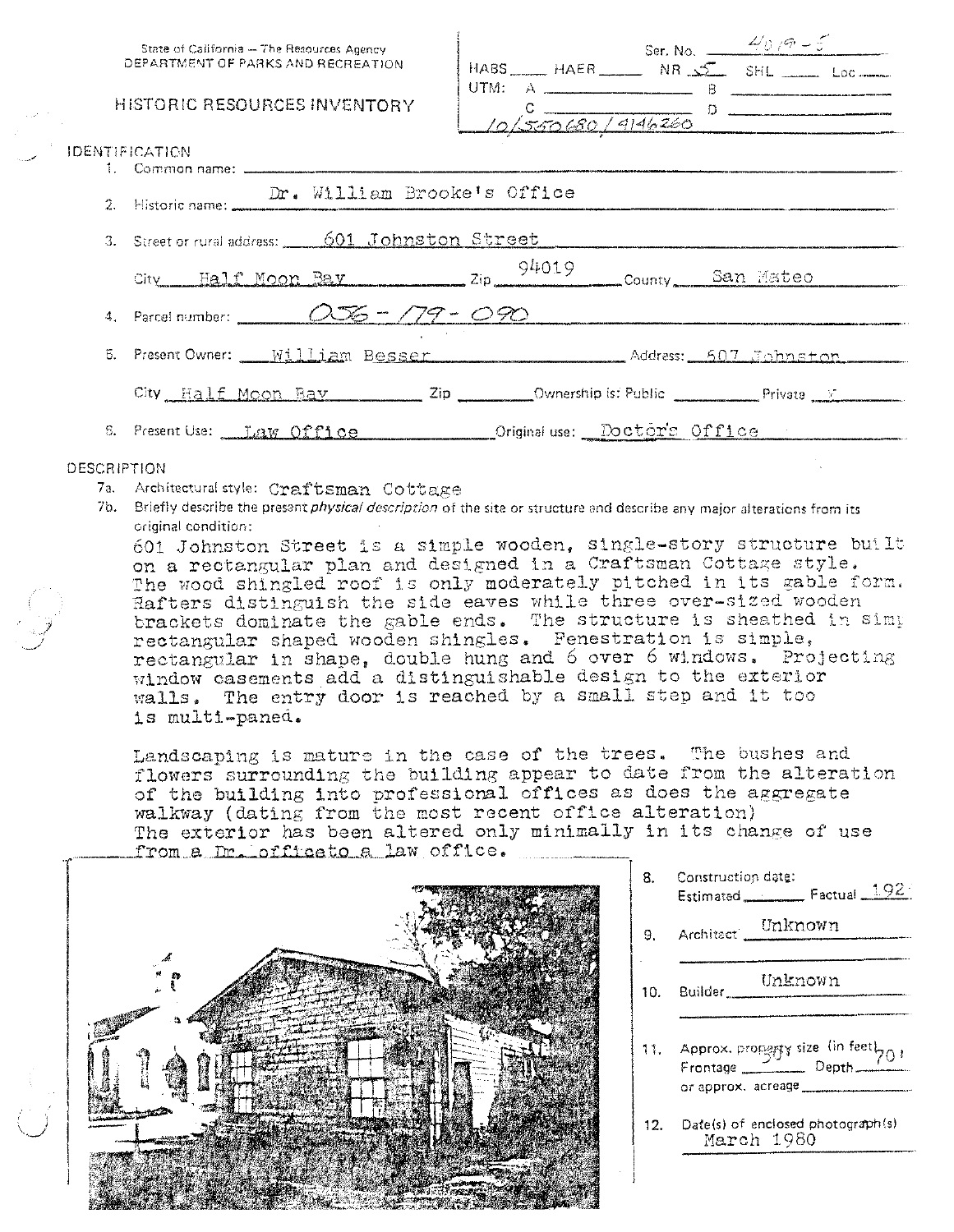|     | 13. Condition: Excellent Good X Fair Deteriorated No longer in existence                                                                                                                                                                                                                                                                                                                         |  |
|-----|--------------------------------------------------------------------------------------------------------------------------------------------------------------------------------------------------------------------------------------------------------------------------------------------------------------------------------------------------------------------------------------------------|--|
|     | Additional planting and walkway                                                                                                                                                                                                                                                                                                                                                                  |  |
| 14. | Alterations:                                                                                                                                                                                                                                                                                                                                                                                     |  |
| 15. | Surroundings x Check more than one if necessary) Open land ____Scattered buildings _____ Densely built-up ____<br>Residential Industrial Commercial Other: Commercial Commercial Communications and Communications and Dunner Communications and Dunner Communications and Dunner Communications and Dunner Communications and Dunner Communicat                                                 |  |
| 16. | Threats to site: None known $\frac{X}{X}$ Private development $\frac{X}{X}$ Zoning $\frac{X}{X}$ Vandalism $\frac{X}{X}$                                                                                                                                                                                                                                                                         |  |
|     |                                                                                                                                                                                                                                                                                                                                                                                                  |  |
| 18. | Large mature trees adjacent to the structure                                                                                                                                                                                                                                                                                                                                                     |  |
| 19. | <b>SIGNIFICANCE</b><br>Briefly state historical and/or architectural importance (include dates, events, and persons associated with the site.)                                                                                                                                                                                                                                                   |  |
|     | The site is significant due primarily to its sensitive adaptive<br>reuse from a small Craftsman doctor's office . into a modern law<br>The size and scale of the building have been retained<br>office.<br>which reinforced the urbanscape of this neighborhood in Half Moon<br>Bay. The structure remains an excellent example of fitting new<br>uses into the community's historic urban form. |  |
|     | The building was the medical office of Dr. William Brooke who<br>constructed the small structure in 1924 on the existing site and<br>in the same architectural style.                                                                                                                                                                                                                            |  |
|     |                                                                                                                                                                                                                                                                                                                                                                                                  |  |
|     |                                                                                                                                                                                                                                                                                                                                                                                                  |  |
|     |                                                                                                                                                                                                                                                                                                                                                                                                  |  |
|     | Locational sketch map (draw and label site and<br>surrounding streets, roads, and prominent landmarks):                                                                                                                                                                                                                                                                                          |  |
|     | 20. Main theme of the historic resource: (If more than one is<br>\NORTH<br>the contract of the contract of the contract of the contract of the contract of the contract of the contract of                                                                                                                                                                                                       |  |

| 20. | checked; number in order of importance.) | Main theme of the historic resource: (If more than one is |  |
|-----|------------------------------------------|-----------------------------------------------------------|--|
|     |                                          | Architecture ____________ Arts & Leisure __________       |  |
|     |                                          | Economic/Industrial ____ Exploration/Settlement _____ __  |  |
|     | Government ___________ Military          |                                                           |  |
|     | Religion                                 | Social/Education                                          |  |
|     |                                          |                                                           |  |

- 21. Sources (List books, documents, surveys, personal interviews and their dates).
	- Mary Vallejo's Historical Notes  $\ddot{\phantom{a}}$ page 7

March 1980

22. Date form prepared, By (name)  $\frac{L}{L}$ Mateo Co Organization.  $\lambda$  $1571$ Address: 4 ◇  $Zip \rightarrow \frac{Z\sqrt{Z}}{Z}$ . San Jose  $City$ <sub>2-1</sub> -408 2194 Phone: \_

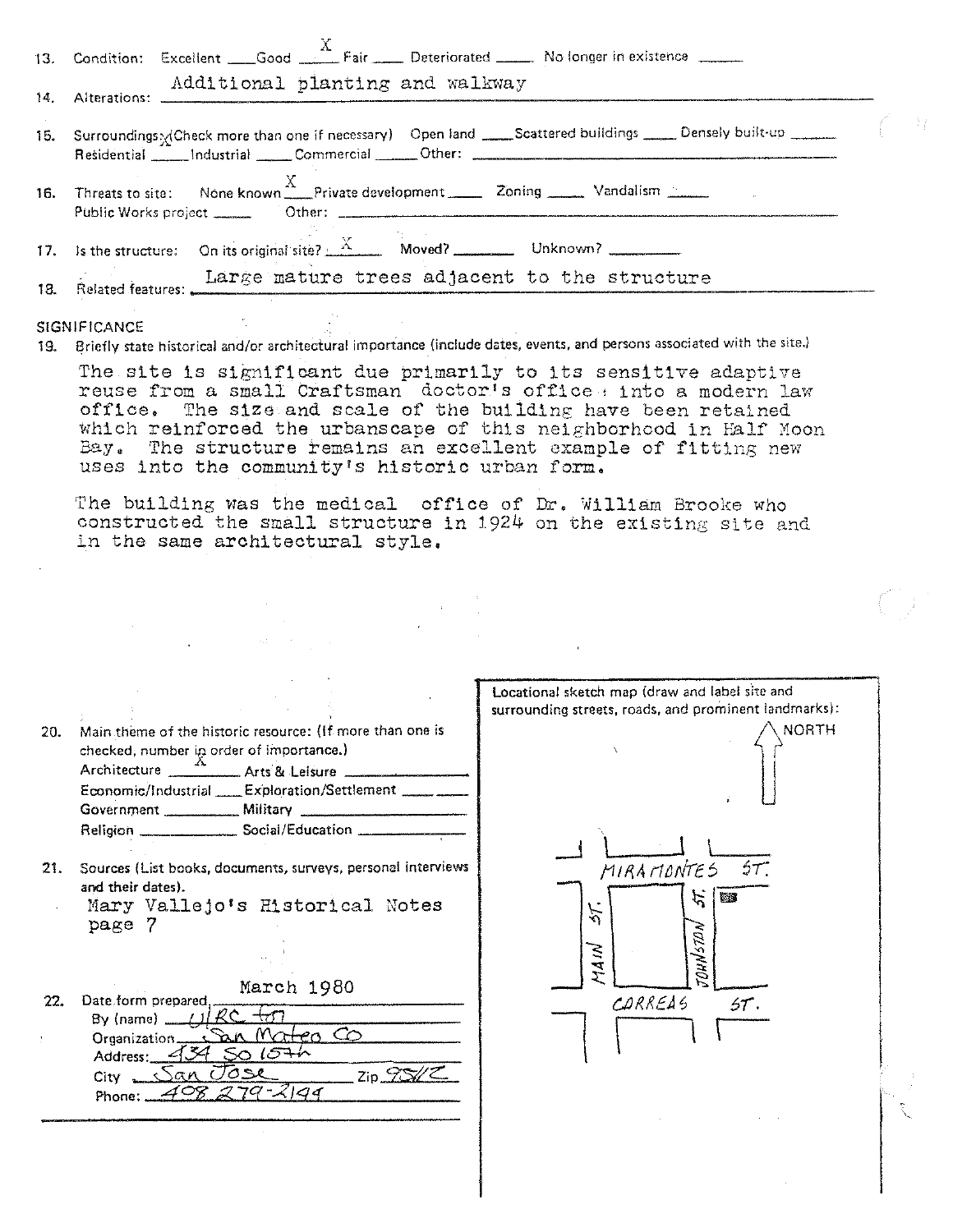#### State of California - The Resources Agency DEPARTMENT OF PARKS AND RECREATION OFFICE OF HISTORIC PRESERVATION

# **HISTORIC RESOURCES INVENTORY**

| <b>IDENTIFICATION AND LOCATION</b><br>1. Historic name ________________Half_Moon_Bay_City_Jail________ | Ser. No. $\frac{1}{\sqrt{35}}$ - $\frac{1}{\sqrt{35}}$<br>Local designation |
|--------------------------------------------------------------------------------------------------------|-----------------------------------------------------------------------------|
| *2. Common or current name                                                                             |                                                                             |
| * 3. Number & street _________ 509 Johnston Street                                                     | Cross-corridor                                                              |
| $City$ Half Moon Bay $V$ Vicinity only $Zip$ $94109$ County $SMA$                                      |                                                                             |
|                                                                                                        |                                                                             |
|                                                                                                        |                                                                             |
| <b>DESCRIPTION</b><br>Building<br>6. Property category                                                 | If district, number of documented resources _______________                 |

\* 7. Briefly describe the present physical appearance of the property, including condition, boundaries, related features, surroundings, and (if appropriate) architectural style.

The Half Moon Jail is a one story reinforced concrete building rectangular in plan resting on a concrete foundation. The exterior wall cladding is a slightly pebbled stucco. The parapeted flat roof is covered with tar and gravel. A stuccoed chimney with coping pierces the roof close to and centered on the rear (east) elevation. Fenestration is symmetrical with tall multi-light outward opening wood casement windows. Single windows flank the inward opening double doors of the central entry. Paired windows of this type, with smaller rectangular barred vents above and to the rear in the cell area characterizes each side (north/south) elevation. A simple projecting cast concrete band surrounds the upper portion of the building below the parapet coping acting as a drip molding. The jail is centered on its parcel, close to the street in an open, but recently landscaped setting in front of the Thomas Johnston Barn.

| <b>SERVER</b>                                                                                                                                                                                                                                     | 8. Planning agency<br>HMB Planning Dept.                                                  |
|---------------------------------------------------------------------------------------------------------------------------------------------------------------------------------------------------------------------------------------------------|-------------------------------------------------------------------------------------------|
| ą.                                                                                                                                                                                                                                                | 9. Owner & address<br>City of Half Moon Bay<br>501 Main Street<br>Half Moon Bay, CA 94019 |
| <b>Contract of the Contract of the Contract of the Contract of the Contract of the Contract of the Contract of the Contract of the Contract of the Contract of the Contract of the Contract of the Contract of the Contract of t</b><br>AMARA MAN | 10. Type of ownership ________ Public                                                     |
|                                                                                                                                                                                                                                                   | 11. Present use Museum<br>12. Zoning PA                                                   |
| <u> Albanya ya Tanzania ya Tanzania ya Tanzania ya Tanzania ya Tanzania ya Tanzania ya Tanzania ya Tanzania ya Ta</u><br><b>RACIONAL PROPERTY</b>                                                                                                 | <b>SERVER SERVER DA 94296-0001</b>                                                        |

\* Complete these items for historic preservation compliance projects under Section 106 (36 CFR 800). All items must be completed for historical resources survey information.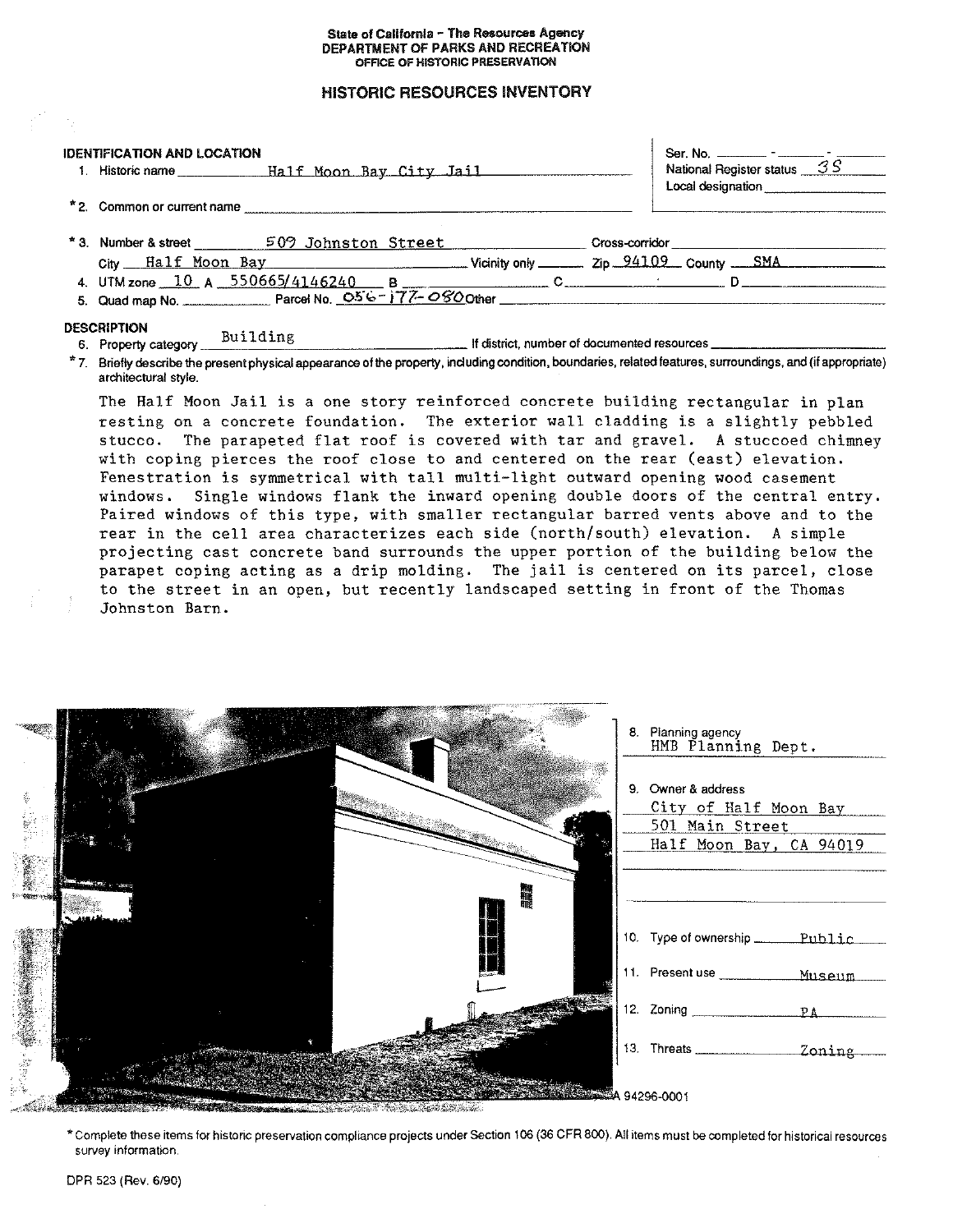### **HISTORICAL INFORMATION**

| *14. Construction date(s) 1911 F Criginal location Same Construction Date moved Construction date(s)                    |
|-------------------------------------------------------------------------------------------------------------------------|
|                                                                                                                         |
|                                                                                                                         |
|                                                                                                                         |
| <b>SIGNIFICANCE AND EVALUATION</b><br>18. Context for evaluation: Theme <i>Community Development</i> Area Half Moon Bay |

**\*19. Briefly discuss the property's importance within the context. Use historical and architectural analysis as appropriate. Compare with similar properties.** 

Period 1911 Property type Jail Character Context formally developed? yes

The Half Moon Bay Jail was built in 1911 by John J. Higgens who had bought the property from the estate of Thomas Johnston. It was the practice of the time to construct a holding facility for prisoners and rent it to the county. Later on San Mateo County purchased the building and employed it as a coastside sheriff's substation with an office and two small cells until 1966 or 1967. In the 1970s it became a coastside office for county mental health services. In 1989 San Mateo County turned the building over to the City of Half Moon Bay which now leases the historic structure to the Spanishtown Historical Society for museum purposes. The jail retains it architectural integrity to a remarkable degree and is the oldest remaining public building in Half Moon Bay.

#### 20. **Sources**

Zyanda, Shirley, "Early Justice in Half Moon Bay." Spanishtown Historical Society 1990.

| 21. Applicable National Register criteria | 35.                                                                                                                                                                                                                            |        | * Sketch map. Show location and boundaries of property in<br>relation to nearby streets, railways, natural landmarks, etc.<br>Name each feature. |                                         |      | 4N) |
|-------------------------------------------|--------------------------------------------------------------------------------------------------------------------------------------------------------------------------------------------------------------------------------|--------|--------------------------------------------------------------------------------------------------------------------------------------------------|-----------------------------------------|------|-----|
|                                           | 22. Other recognition entertainment and the contract of the contract of the contract of the contract of the contract of the contract of the contract of the contract of the contract of the contract of the contract of the co |        |                                                                                                                                                  | $\lfloor m \rfloor$ $\lfloor m \rfloor$ | LSI. |     |
|                                           | 23. Evaluator Kent L. Seavey                                                                                                                                                                                                   |        |                                                                                                                                                  |                                         |      |     |
|                                           | Date of evaluation October 19, 1994<br>24. Survey type _____ Single Resource                                                                                                                                                   |        |                                                                                                                                                  |                                         |      |     |
|                                           |                                                                                                                                                                                                                                |        |                                                                                                                                                  |                                         |      |     |
| *26. Year form prepared 1994              |                                                                                                                                                                                                                                |        |                                                                                                                                                  |                                         |      |     |
|                                           | By (name) _______ Kent L. Seavey                                                                                                                                                                                               |        | <b>MIRAMONTES</b>                                                                                                                                |                                         |      |     |
|                                           | Organization ____ City of Half Moon Bay                                                                                                                                                                                        |        |                                                                                                                                                  |                                         |      |     |
|                                           | Address 501 Main Street                                                                                                                                                                                                        |        |                                                                                                                                                  |                                         | Z    |     |
|                                           | City & Zip ______ Half Moon Bay, CA 94019                                                                                                                                                                                      | CHURCH |                                                                                                                                                  |                                         |      |     |
|                                           | Phone (415) 726-8250                                                                                                                                                                                                           |        |                                                                                                                                                  |                                         |      |     |
|                                           |                                                                                                                                                                                                                                |        | CORREAS                                                                                                                                          |                                         |      |     |
|                                           |                                                                                                                                                                                                                                |        |                                                                                                                                                  |                                         |      |     |
|                                           |                                                                                                                                                                                                                                |        |                                                                                                                                                  |                                         |      |     |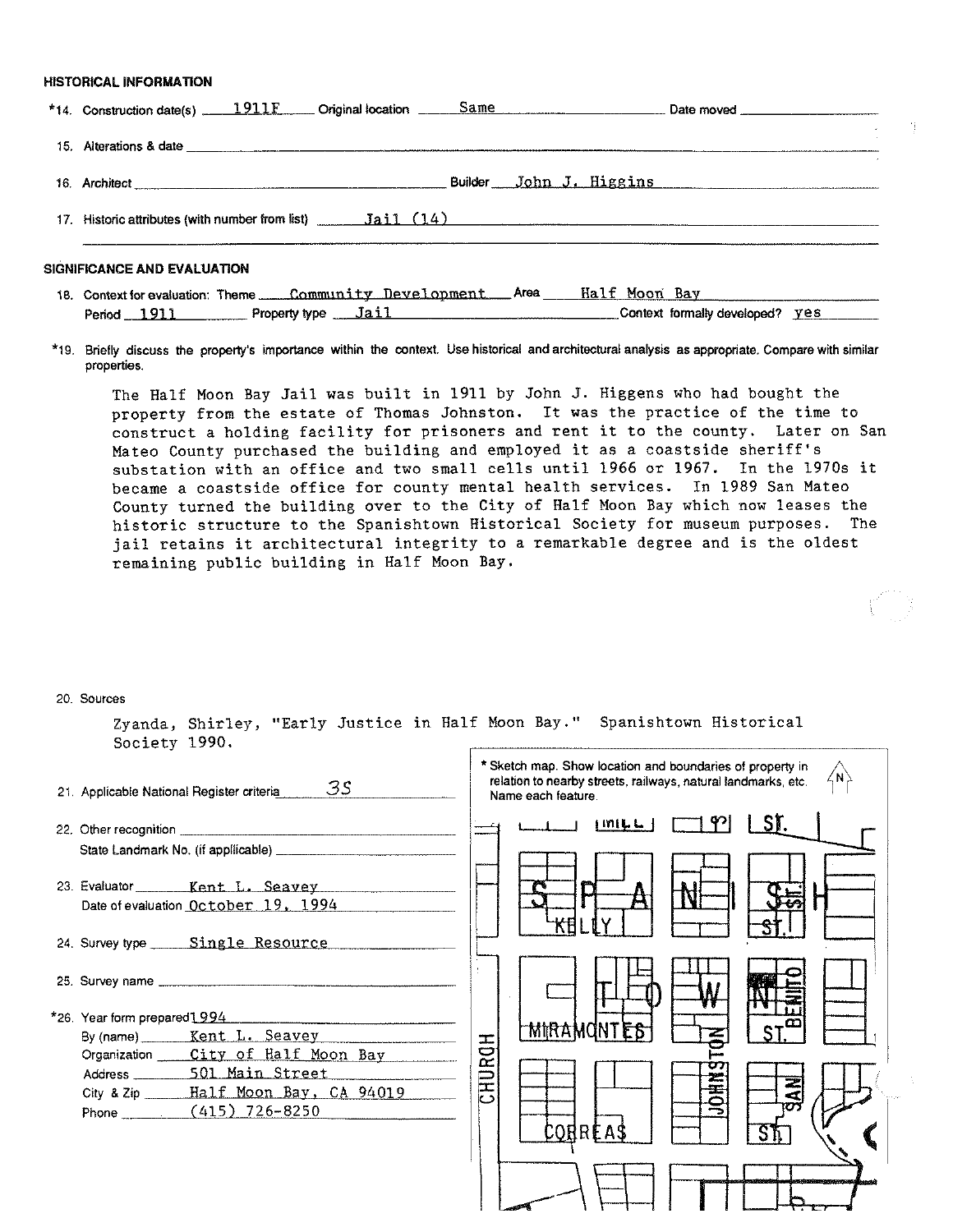| State of California - The Resources Agency |                                                                           |  |  |                                                                             |  |
|--------------------------------------------|---------------------------------------------------------------------------|--|--|-----------------------------------------------------------------------------|--|
| DEPARTMENT OF PARKS AND RECREATION         |                                                                           |  |  | HABS HAER Ser. No. $\frac{400 \times 10^{-4} \text{ A}}{100 \text{ A}}$ Loc |  |
|                                            | HISTORIC RESOURCES INVENTORY                                              |  |  | UTM: $A$<br>$\frac{0}{10\sqrt{500.680/9196340}}$                            |  |
| IDENTIFICATION                             |                                                                           |  |  |                                                                             |  |
|                                            |                                                                           |  |  |                                                                             |  |
|                                            | 2. Historic name: John Francis House                                      |  |  |                                                                             |  |
|                                            | 3. Street or rural address: 403 Johnston Street 74100 ST                  |  |  |                                                                             |  |
|                                            | City Half Moon Bay 2ip 94019 County San Mateo                             |  |  |                                                                             |  |
|                                            | 4. Parcel number: 256 - 168 - 190                                         |  |  |                                                                             |  |
|                                            | 5. Present Owner: Carmano & Marianna Sousa ________ Address: 720 Mill St. |  |  |                                                                             |  |
|                                            | City Half Moon Bay 2ip Ownership is: Public Private $X$                   |  |  |                                                                             |  |
|                                            | 6. Present Use: Residential Criginal use: Residential                     |  |  |                                                                             |  |
|                                            |                                                                           |  |  |                                                                             |  |

 $\mathbf{I}$ 

## **DESCRIPTION**

- 7a. Architectural style: Spanish Colonial Revival
- 7b. Briefly describe the present *physical description* of the site or structure and describe any major alterations from its original condition:

403 Johnston Street is a large stucco and red tile residence which is two-stories high, built on a rectangular pan and designed in a typical Spanish Colonial Revival style. The variety of roof lines, window shapes, balcony detailing and surrounding stucco walls and gateways all add to the grandeur of the residence. Fenestration is varied consisting of both rectangular and round arched window forms. The window panes themselves are also conspicuous in the wide variety of their shapes. The balconies are both made of wood and of wrought iron. Landscaping is minimal but well tended. The side yard with its tiled and stuccoed walls and segmental arched entry adds much to the mise-en-scene of the site.

The corner stucco wall appears to be a later addition which does not conflict with the original design of the residence.



Construction date<sub>o</sub><br>Estimated 1932 Factual 8.

- Unknown Architect 9.
- Unknown  $10.$ Builder
- 11. Approx. property size (in feet)  $.601$ \_ Dopth. Frontage \_ or approx, acreage
- 12. Date(s) of enclosed photograph(s)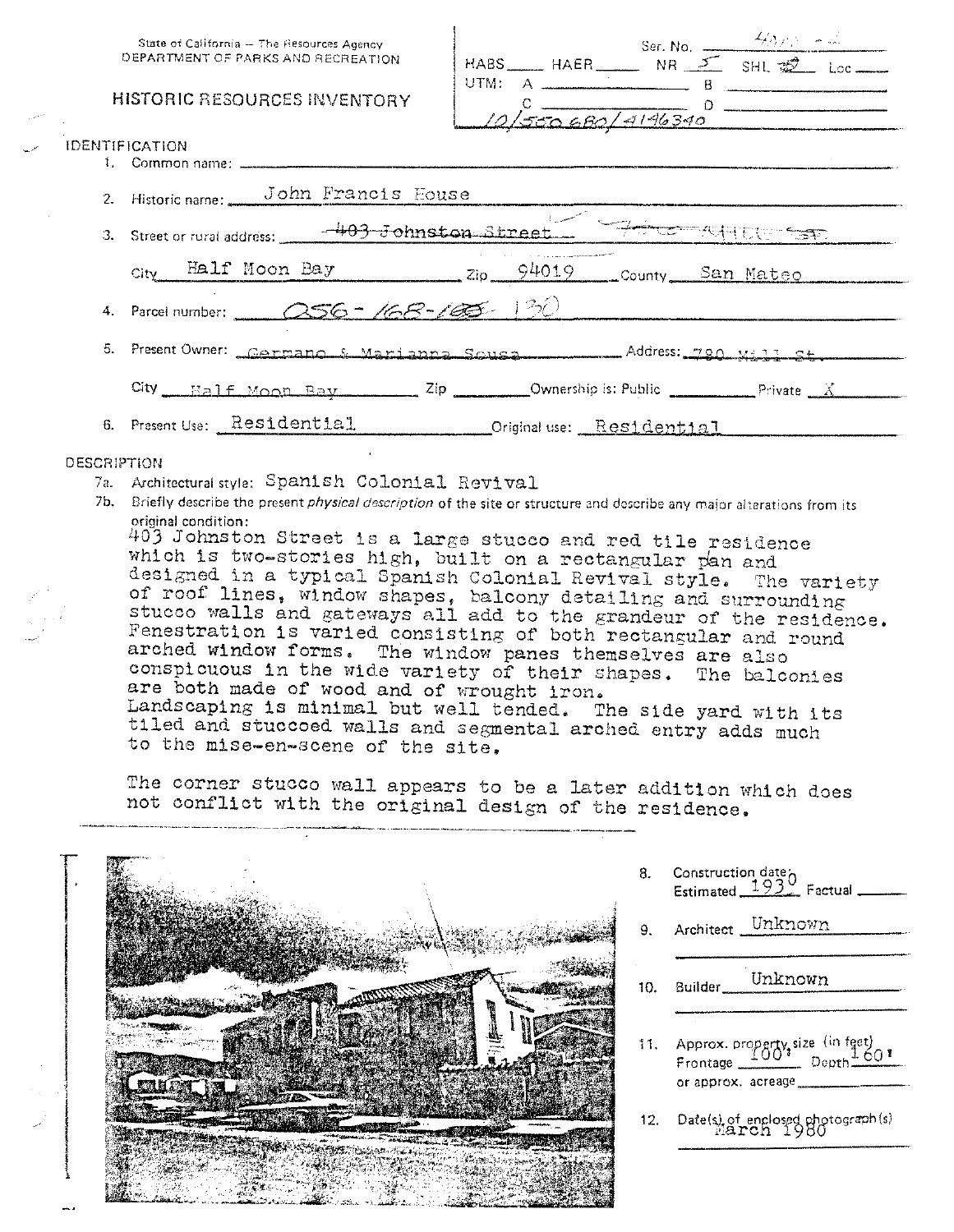| 13. Condition: Excellent $\frac{X}{X}$ Good _____ Fair ____ Deteriorated _____ No longer in existence _____                                    |
|------------------------------------------------------------------------------------------------------------------------------------------------|
| 14. Alterations: Corner front wall                                                                                                             |
| 15. Surroundings: (Check more than one if necessary) Open land Scattered buildings Censely built-up $\frac{X}{1}$ Industrial Commercial Other: |
| 16. Threats to site: None known $\frac{X}{X}$ Private development 20ning 20ning Vandalism                                                      |
| 17. Is the structure: On its original site? $\frac{X}{X}$ Moved? Unknown?                                                                      |
| 18. Related features: Walls and gates which surround the residence.                                                                            |

- **SIGNIFICANCE**
- 19. Briefly state historical and/or architectural importance (include dates, events, and persons associated with the site.) The site is significant due to its architecture, its size and its excellent condition. The residence remains one of the largest and most ornate Spanish Colonial Revival designs in the community and thus adds much to Half Moon Bay's urban heritage. The residence was the home of John Francis.

| -20. | Main theme of the historic resource: (If more than one is<br>checked, number in order of importance.) |                                                      |  |
|------|-------------------------------------------------------------------------------------------------------|------------------------------------------------------|--|
|      | Architecture X Arts & Leisure                                                                         |                                                      |  |
|      |                                                                                                       | Economic/Industrial ____ Exploration/Settlement ____ |  |
|      | Government ____________ Military ___                                                                  |                                                      |  |
|      |                                                                                                       | Religion __________________ Social/Education ____    |  |

21. Sources (List books, documents, surveys, personal interviews and their dates)<br>mary Vallejo's Historical Notes<br>pg. 7 Personal Interview Irene Bettencourt Old Photo, Spanishtown Hist. Soc. Personal Interview Norma Francis March 1980 22. Date form prepared

 $R \subset$  $F_5r$ <u>Mated CO</u> Organization\_ ้าเก  $4^{7}$ <u>SO 15</u>+h Address: *Tose*  $\mathsf{Zip}\ \mathscr{L} \mathsf{S}\mathcal{U}$  $City$   $\Box$ San  $40x$ Phone:  $79 - 214$ 

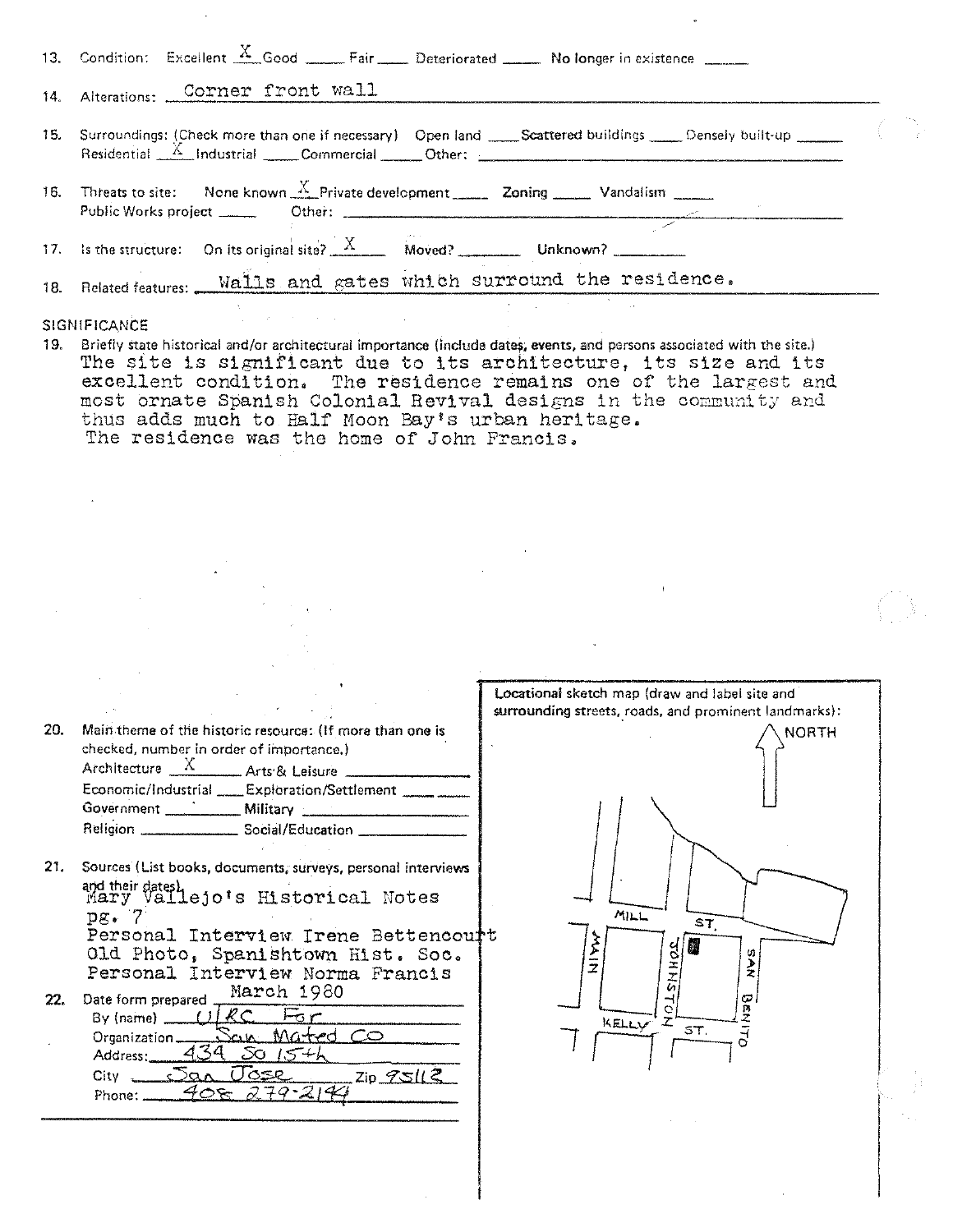### State of California - The Resources Agency DEPARTMENT OF PARKS AND RECREATION OFFICE OF HISTORIC PRESERVATION

# **HISTORIC RESOURCES INVENTORY**

| <b>IDENTIFICATION AND LOCATION</b>                                                                                                                                                  | Ser. No. __________ - _______ - _________ |
|-------------------------------------------------------------------------------------------------------------------------------------------------------------------------------------|-------------------------------------------|
| 1. Historic name _____________Thomas Johnston Barn _____________________________                                                                                                    | National Register status                  |
|                                                                                                                                                                                     | $Local designation = 5S1$                 |
| *2. Common or current name                                                                                                                                                          |                                           |
|                                                                                                                                                                                     |                                           |
| City Half Moon Bay Vicinity only 2ip 94019 County SMA                                                                                                                               |                                           |
| 4. UTM zone $10$ A $550665/4146240$ B $\sim$ C                                                                                                                                      |                                           |
|                                                                                                                                                                                     |                                           |
| <b>DESCRIPTION</b>                                                                                                                                                                  |                                           |
| 6. Property category <u>Building</u><br>6. Property category <u>Building</u>                                                                                                        |                                           |
| *7. Briefly describe the present physical appearance of the property, including condition, boundaries, related features, surroundings, and (if appropriate)<br>architectural style. |                                           |
| The Thomas Johnston Barn is a one story wood framed building, rectangular in plan<br>resting on a mud sill. The exterior wall cladding is random width vertical wood                |                                           |

flush siding, with battens on the side (north/south) elevations. The low pitched gable roof is covered with composition shingle. The façade (west elevation) is characterized by central outward opening double plank doors, with flanking double side bay doors of the same type. The barn sits to the rear of the same parcel occupied by the Half Moon Bay Jail.

|                 | 8. Planning agency<br>HMB Planning Dept.    |
|-----------------|---------------------------------------------|
| انتظار<br>مناطق | 9. Owner & address<br>City of Half Moon Bay |
| سنجأ            | 501 Main Street<br>Half Moon Bay, CA 94019  |
|                 |                                             |
|                 | 10. Type of ownership Public                |
|                 |                                             |
|                 | 12. Zoning ____________<br>PA               |
|                 | Zoning<br>13. Threats __                    |

election copy of this form to, orate Office of Historic Preservation, P.O. Box 942896, Sacramento, CA 94296-0001

\* Complete these items for historic preservation compliance projects under Section 106 (36 CFR 800). All items must be completed for historical resources survey information.

 $\mathcal{L}_{\mathbb{R}^2}^{\mathbb{R}^2}$